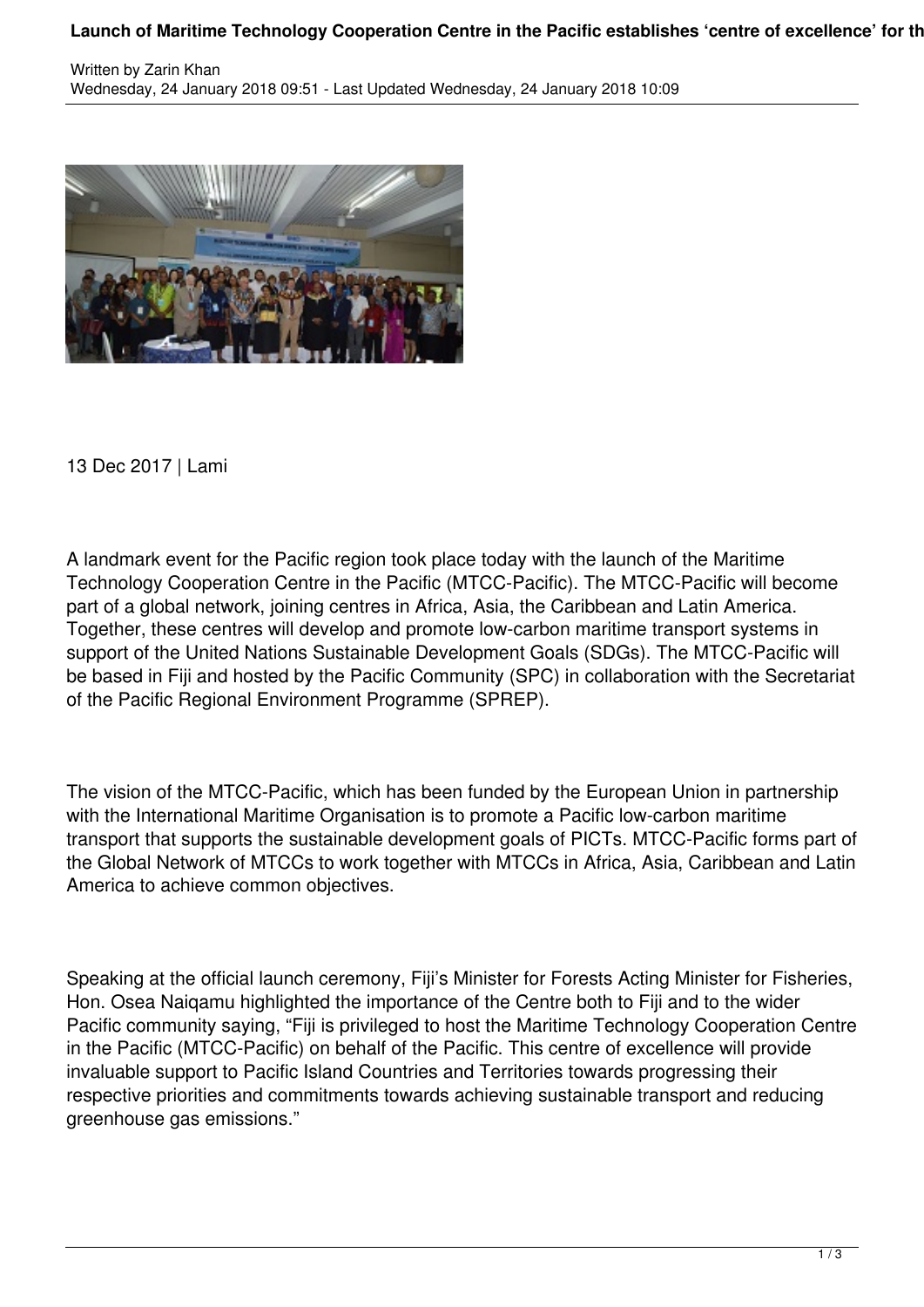## Launch of Maritime Technology Cooperation Centre in the Pacific establishes 'centre of excellence' for the

Written by Zarin Khan Wednesday, 24 January 2018 09:51 - Last Updated Wednesday, 24 January 2018 10:09

The European Union Ambassador to Fiji and the Pacific His Excellency Julian Wilson said: "The EU is proud of the partnership with IMO in supporting the establishment of the MTCC-Pacific in Fiji. This institution has an important role to play on climate mitigation in the maritime shipping sector, thus helping the global community reach the Paris Agreement goals."

"The EU strongly hopes that this project will help the Pacific countries to accelerate the uptake of technical and operational possibilities to improve the energy efficiency of shipping and promote clean energy shipping. This will have an immediate impact on global GHG emissions." added Ambassador Wilson.

SPC's Deputy Director General, Dr Audrey Aumua, emphasised the historic nature of the MTCC launch and highlighted the importance of ensuring that the Pacific is well represented in the global network, given the central role that the maritime industry plays in the region. Dr. Aumua also stressed how this new 'maritime centre of excellence' will support the Framework for Resilient Development in the Pacific. "MTCC-Pacific compliments our regional efforts towards the FRDP and will provide us with an effective platform to accelerate progress towards the objectives of our regional climate change mitigation strategy."

MTCC-Pacific forms part of the Global MTCCs Network (GMN), a project implemented by IMO and funded by the European Union with the overall objective of promoting climate mitigation in the maritime industry and reducing greenhouse gas emissions from maritime transport.

International Maritime Organization (IMO) Deputy Director/Chief, Office of General Services, Mr. Aubrey Botsford welcomed the establishment of MTCC-Pacific noting that, "efforts to mitigate climate change and promote energy efficiency in the maritime sector, through actions taken by Pacific governments and maritime industry, show the dynamic approach taken by your region. IMO is strongly supportive of this approach and of the various actions taken in the Pacific"

Today's launch was part of a MTCC-Pacific Regional Conference, a week-long gathering of maritime industry leaders and experts from across the globe. The conference will conclude on Friday.